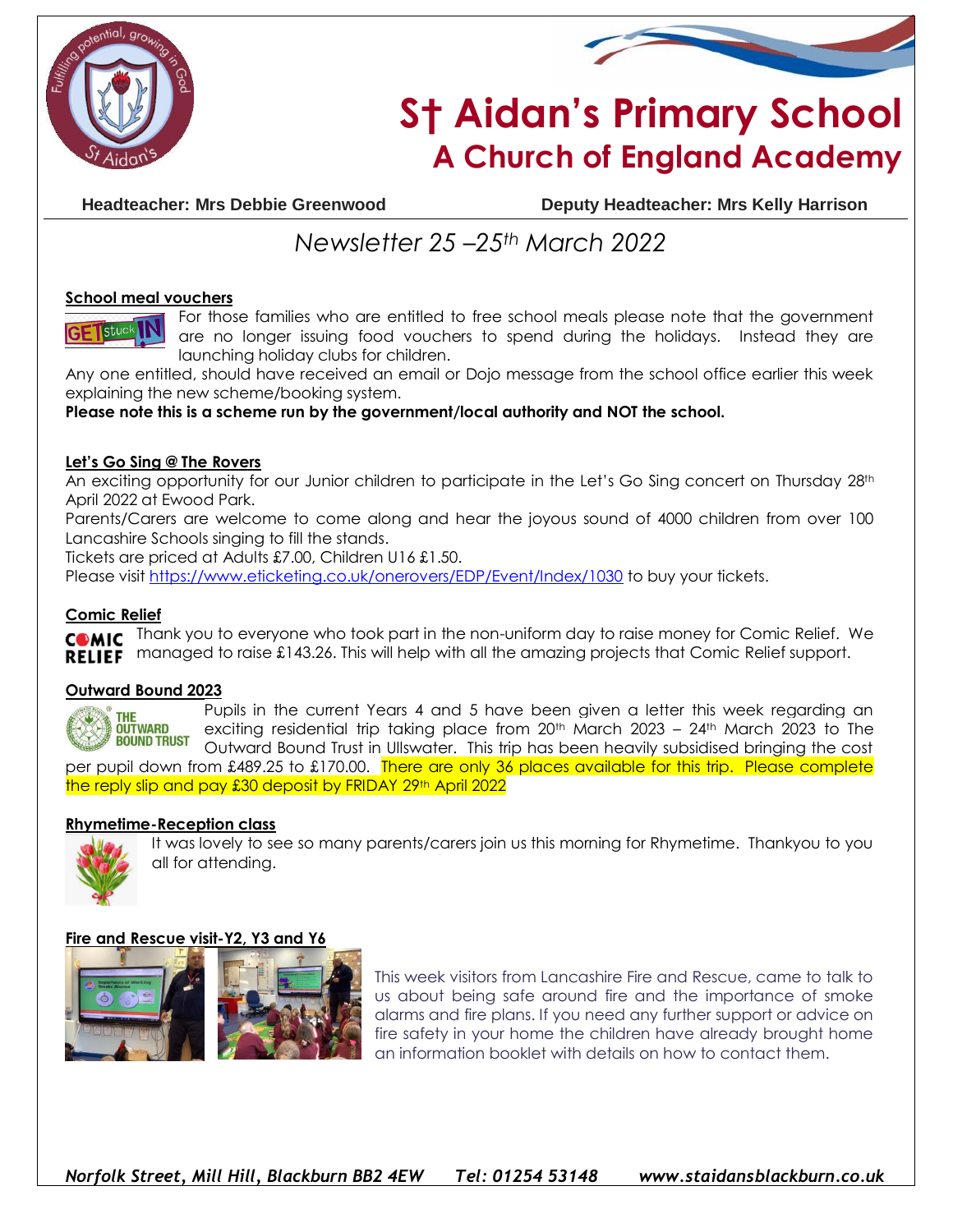# **DT week-Y2**

Next week Year 2 will be having their Design Technology week. **The cost for materials is £1, for any one that has not yet paid, please can this be brought into school next week**. The children will be able to take home their creations at the end of the week.

#### **East Lancs Hospice – Mums after Tums**



An opportunity to meet new parents/carers and their babies in a relaxing environment. The sessions include tea or coffee and cake whist the babies play. **Every Wednesday 1pm – 3pm £5.50 per adult**

Places are limited and bookings can be made via the hospice website: eastlancshospice.org.uk/mums-after-tums, or alternatively telephone 01254 287011

#### **School Council Easter Bingo**



We are delighted to welcome you all back into school to take part in our annual School Council Easter Bingo night. This will take place on Tuesday 5th April from 6.00pm – 8:00pm in the school hall. The first game will start at 6.15pm.

Please book onto this event using the link: <https://staidanscofe.schoolcloud.co.uk/>

#### **Easter egg donations**

Many thanks to LADs United who have kindly donated £50.00 worth of Easter eggs for our Easter bingo event.



LADs United aims to improve the physical and mental wellbeing outcomes for the local community aswell as increase Mental Health awareness through activities, learning and group engagement. For more information on LADs United please visit their website: **[https://www.ladsunited.co.uk](https://www.ladsunited.co.uk/)** 

#### **Easter Break**



Just a reminder that we finish for the Easter Break on **Wednesday 6th April at 2.15pm.** The school will re-open on **Tuesday 19th April at 8.40am**.

#### **Class Trips**

As part of the pupils theme work, class trips have been organised for the following classes:-



Year 6 Easter workshop at Blackburn Cathedral Year 1 & 2 Martin Mere

Please note: A packed lunch will be provided by the school for pupils who normally have a school meal.

Trips are also being arranged for other year groups and you will be informed of these in due course.

#### **ALWAYS House Statistics**

ALWAYS following the school rights this week:

| AС<br><b>JDDER</b> | $\begin{array}{ll}\n\textsf{CALDER}\n\end{array}$ | ΒL<br>AK.<br>NEN | $\n  PIBB$ |
|--------------------|---------------------------------------------------|------------------|------------|
| 98%                | 96%                                               | 100%             | 98%        |

#### **Dates for the Diary**

Y6 Blackburn Cathedral Thursday 31st March Easter service in church Tuesday 5<sup>th</sup> April Easter bingo **Tuesday 5th April School Closes for Half Term – 2.15pm Wednesday 6th April Queen's Jubilee-Extra Bank Holiday Thursday 7th April**

Y2 Design Techology week Monday 28th March – Friday 1st April Reception class-DT week Monday 4th April – Friday 8th April

*Norfolk Street, Mill Hill, Blackburn BB2 4EW Tel: 01254 53148 www.staidansblackburn.co.uk*